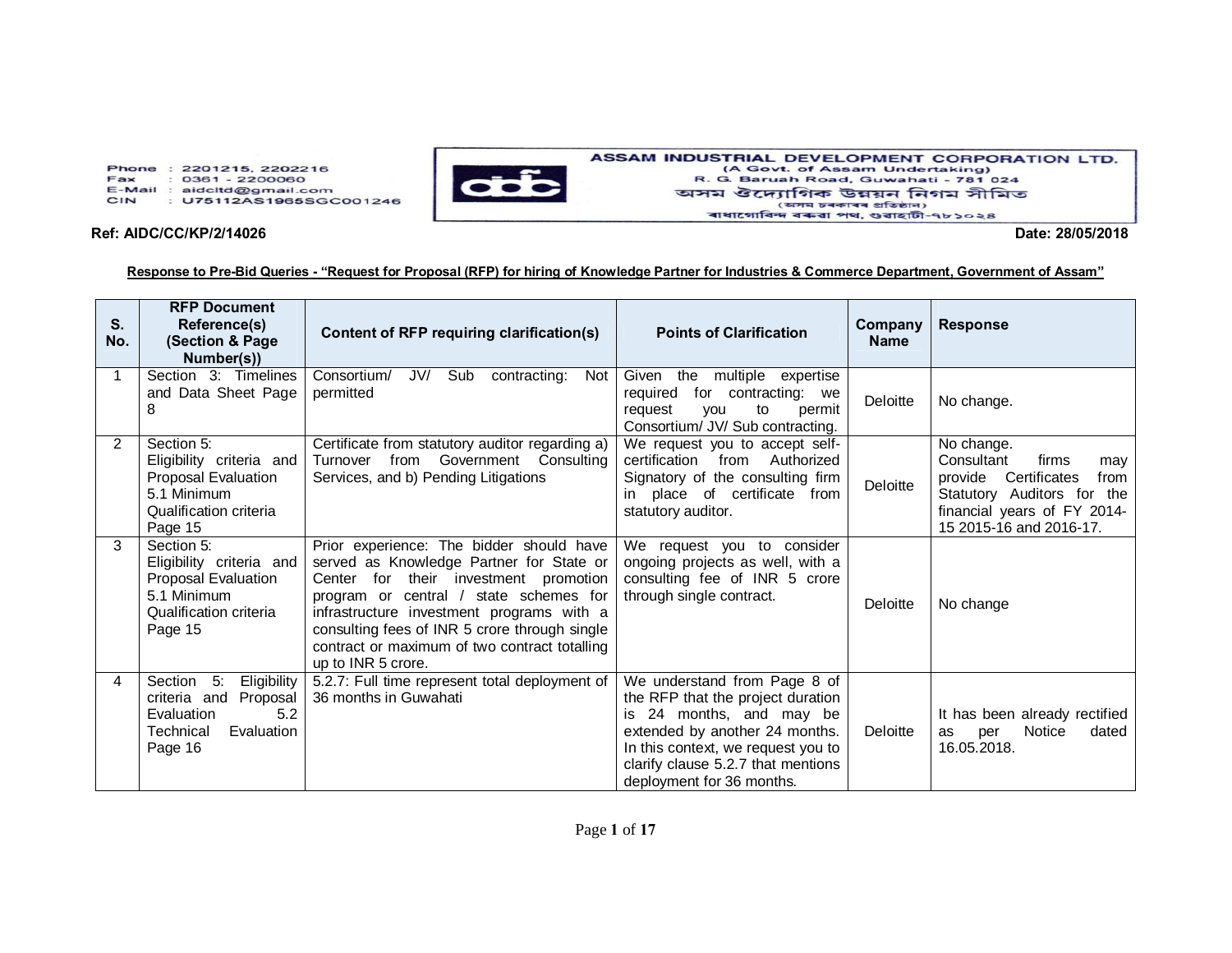| S.<br>No. | <b>RFP Document</b><br>Reference(s)<br>(Section & Page<br>Number(s))         | Content of RFP requiring clarification(s)                                                                                                                                                                                                                                                                                                                                                                     | <b>Points of Clarification</b>                                                                                                                                                                                                                                                                                                                                                                                                                                                                                                                                                                                                                                                                                                                                                                                                                                                                                                                                                                                                                                                                                                                     | Company<br><b>Name</b> | <b>Response</b> |
|-----------|------------------------------------------------------------------------------|---------------------------------------------------------------------------------------------------------------------------------------------------------------------------------------------------------------------------------------------------------------------------------------------------------------------------------------------------------------------------------------------------------------|----------------------------------------------------------------------------------------------------------------------------------------------------------------------------------------------------------------------------------------------------------------------------------------------------------------------------------------------------------------------------------------------------------------------------------------------------------------------------------------------------------------------------------------------------------------------------------------------------------------------------------------------------------------------------------------------------------------------------------------------------------------------------------------------------------------------------------------------------------------------------------------------------------------------------------------------------------------------------------------------------------------------------------------------------------------------------------------------------------------------------------------------------|------------------------|-----------------|
| 5         | Section 5: Eligibility<br>criteria and Proposal<br><b>Evaluation Page 17</b> | 1. Firm Experience: Credentials - 30 Marks<br>(Break-up given below) Experience of<br>working with the Government of India on<br>National Priority Projects such as Make In<br>India, Swatch Bharat, Skill India, Digital India,<br>Startup India, Ease of Doing Business and<br>other similar assignments, etc. . 20 marks<br>Experience of Assisting State Governments<br>in Investment Promotion, 10 marks | The scope of work of proposed<br>project requires the consulting<br>firm to have experience in other<br>areas such as formulation of<br>Strategy and action plan for state<br>industrial<br>development<br>Organization<br>corporation,<br>Restructuring, and Long Term<br>Industrial<br>Infrastructure<br>Development Planning. Hence,<br>we request you to divide the 30<br>marks<br>and<br>consider<br>suggestions as given below:<br>10 Marks: Experience of working<br>with the Government of India or<br>State Governments or Urban<br>Local Body or Special Purpose<br>Vehicle on National Priority<br>Projects such as Make In India,<br>Swatch Bharat, Skill India,<br>Digital India, Start-up India,<br>Ease of Doing Business,<br>AMRUT, Smart City and other<br>similar assignments, etc.+<br>Each project will be given 2<br>marks, subject to a Maximum of<br>5 projects.<br>For project to be eligible, it<br>needs to be a minimum of INR 1<br>Crore value in last 4 years<br>ending 31st March 2017.<br>projects<br>Ongoing<br>where<br>minimum INR 1 Crore has been<br>completed as on 31 March 2018<br>will also be considered. | Deloitte               | No change.      |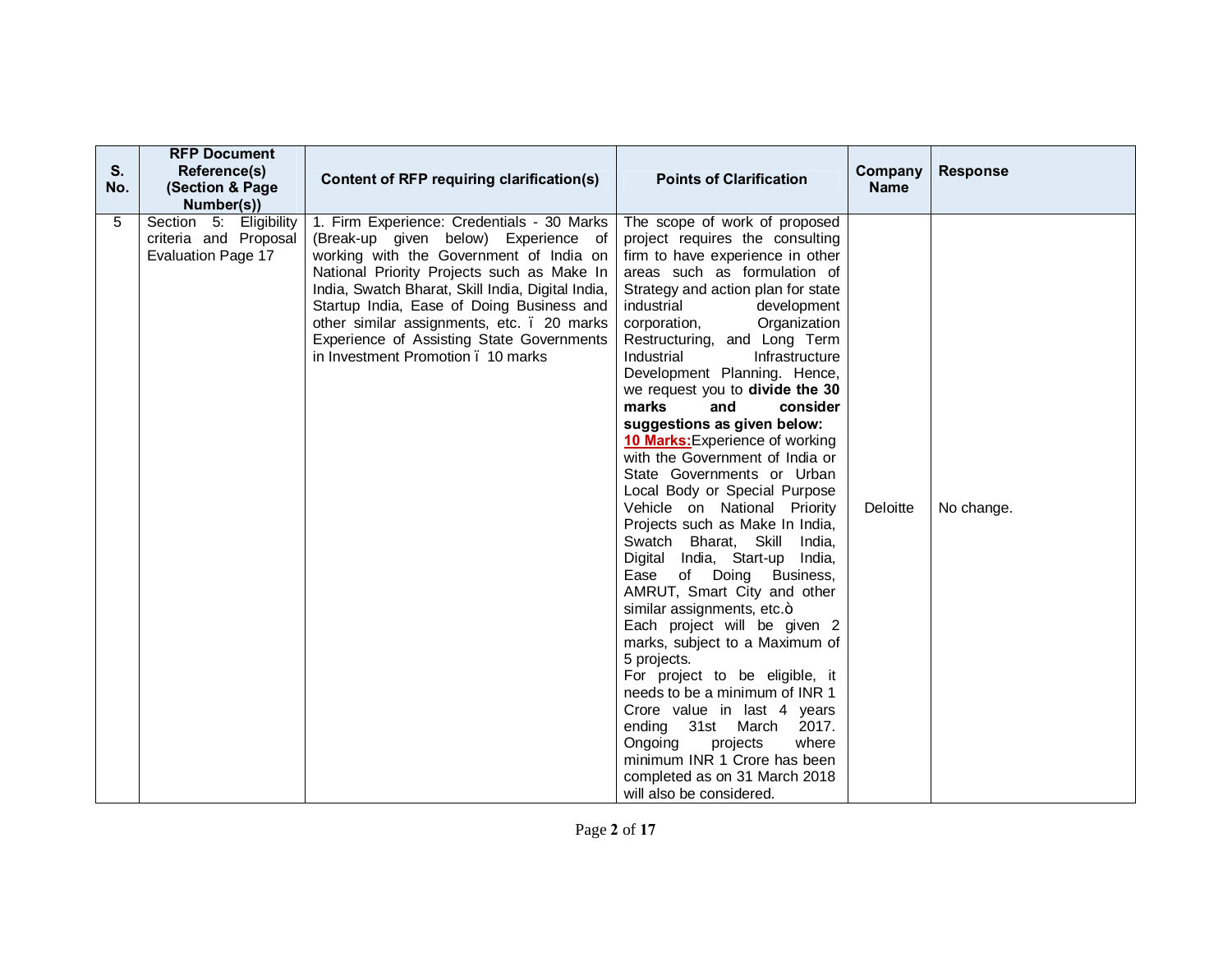| S.<br>No. | <b>RFP Document</b><br>Reference(s)<br>(Section & Page<br>Number(s)) | Content of RFP requiring clarification(s) | <b>Points of Clarification</b>                          | Company<br><b>Name</b> | <b>Response</b> |
|-----------|----------------------------------------------------------------------|-------------------------------------------|---------------------------------------------------------|------------------------|-----------------|
|           |                                                                      |                                           | Marks: Experience of<br>10 <sup>1</sup>                 |                        |                 |
|           |                                                                      |                                           | State/<br>assisting<br>Central                          |                        |                 |
|           |                                                                      |                                           | Governments in India or abroad                          |                        |                 |
|           |                                                                      |                                           | in aspects such as investment                           |                        |                 |
|           |                                                                      |                                           | promotion, investment climate                           |                        |                 |
|           |                                                                      |                                           | improvement,<br>investment                              |                        |                 |
|           |                                                                      |                                           | attraction<br>strategy,<br>sector                       |                        |                 |
|           |                                                                      |                                           | competitive<br>analysis<br>for                          |                        |                 |
|           |                                                                      |                                           | investments<br>attracting<br>and                        |                        |                 |
|           |                                                                      |                                           | business<br>environment                                 |                        |                 |
|           |                                                                      |                                           | simplification matters.                                 |                        |                 |
|           |                                                                      |                                           | Each project will be given 2                            |                        |                 |
|           |                                                                      |                                           | marks, subject to a maximum of                          |                        |                 |
|           |                                                                      |                                           | 5 projects.                                             |                        |                 |
|           |                                                                      |                                           | Each Project to be of a minimum                         |                        |                 |
|           |                                                                      |                                           | INR 50 Lakhs in last 5 years<br>ending 31st March 2017. |                        |                 |
|           |                                                                      |                                           | Ongoing<br>where<br>projects                            |                        |                 |
|           |                                                                      |                                           | minimum INR 50 Lakhs has                                |                        |                 |
|           |                                                                      |                                           | been completed as on 31 March                           |                        |                 |
|           |                                                                      |                                           | 2018 will also be considered.                           |                        |                 |
|           |                                                                      |                                           | 5 Marks: Experience in                                  |                        |                 |
|           |                                                                      |                                           | formulation of business plan/                           |                        |                 |
|           |                                                                      |                                           | strategic plan/ Organisation                            |                        |                 |
|           |                                                                      |                                           | Restructuring for central/ state                        |                        |                 |
|           |                                                                      |                                           | government institutions.                                |                        |                 |
|           |                                                                      |                                           | Each project will be given 1                            |                        |                 |
|           |                                                                      |                                           | mark, subject to a maximum of 5                         |                        |                 |
|           |                                                                      |                                           | projects.                                               |                        |                 |
|           |                                                                      |                                           | 5 Marks: Experience<br>in                               |                        |                 |
|           |                                                                      |                                           | conducting feasibility study for                        |                        |                 |
|           |                                                                      |                                           | infrastructure<br>projects<br>for                       |                        |                 |
|           |                                                                      |                                           | central/<br>state<br>government                         |                        |                 |
|           |                                                                      |                                           | institutions.                                           |                        |                 |
|           |                                                                      |                                           | Each project will be given 1                            |                        |                 |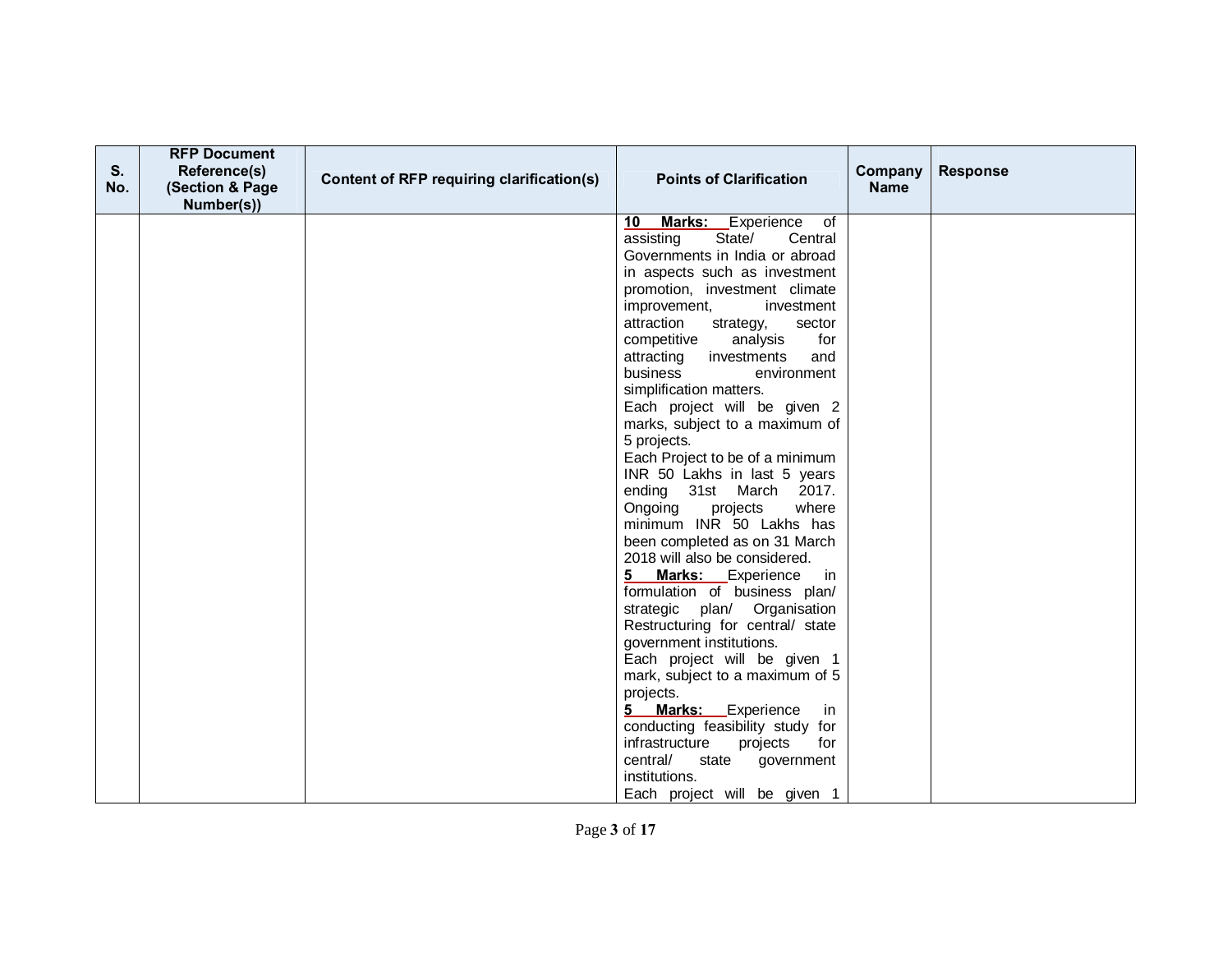| S.<br>No.    | <b>RFP Document</b><br>Reference(s)<br>(Section & Page<br>Number(s))         | Content of RFP requiring clarification(s)                                                                                                                                                                                                        | <b>Points of Clarification</b>                                                                                                                                                                                                                   | Company<br><b>Name</b> | <b>Response</b>                                                                                   |
|--------------|------------------------------------------------------------------------------|--------------------------------------------------------------------------------------------------------------------------------------------------------------------------------------------------------------------------------------------------|--------------------------------------------------------------------------------------------------------------------------------------------------------------------------------------------------------------------------------------------------|------------------------|---------------------------------------------------------------------------------------------------|
|              |                                                                              |                                                                                                                                                                                                                                                  | mark, subject to a maximum of 5<br>projects.                                                                                                                                                                                                     |                        |                                                                                                   |
| 6            | Section 5: Eligibility<br>criteria and Proposal<br>Evaluation Page 17        | 2. Project Team Project Director: e. Should<br>have led at least 3 Investment Promotion<br>Projects as Project Director or Engagement<br>Partner                                                                                                 | We request you to modify the<br>clause as follows:<br>Should have led at least 3<br>Investment Climate Improvement<br>related projects as Project<br>Director or Engagement Partner                                                              | Deloitte               | No change.                                                                                        |
| $\mathbf{7}$ | Section 5: Eligibility<br>criteria and Proposal<br><b>Evaluation Page 18</b> | 2. Project Team Team Leader: a. BE /<br>B.Tech and MBA from a recognized<br>university                                                                                                                                                           | We request you to modify the<br>clause as follows:<br>a. Bacheloros Degree in any field<br>and MBA from a recognized<br>university                                                                                                               | Deloitte               | No change. As per RFP.                                                                            |
| 8            | Section 6: Instruction<br>to the bidders Page 27                             | 6.21. Confidentiality                                                                                                                                                                                                                            | We request you to kindly add the<br>following to the clause:<br>The confidentiality obligations<br>shall survive the termination of<br>this Contract / completion of<br>services for a period of one (1)<br>year.                                | Deloitte               | It is not deemed<br>to be<br>The<br>existing<br>necessary.<br>clause already ensures the<br>same. |
| 9            | Section 6:<br>Instruction<br>to<br>the<br>bidders<br>Page 28                 | 6.28. Commencement of the Assignment<br>Assuming that the contract can<br>be<br>satisfactorily concluded in two weeks after<br>finalizing the consultant, it is expected that<br>the works shall commence within two weeks                       | We request you to modify the<br>clause as follows:<br>Assuming that the contract can<br>be satisfactorily concluded in<br>three weeks after finalizing the<br>consultant, it is expected that the<br>works shall commence within<br>three weeks. | Deloitte               | No Change                                                                                         |
| 10           | Section 6: Instruction<br>to the bidders Page 31                             | 6.39. Award of Contract $\ddot{\text{o}}$ . it shall also be<br>asked to execute an agreement in the format<br>given in the RFP on a non-judicial stamp of<br>requisite value at his cost and deposit the<br>amount of Performance Security or a | We request you to modify the<br>clause as follows:<br>õ. it shall also be asked to<br>execute an agreement in the<br>format given in the RFP on a                                                                                                | Deloitte               | No Change                                                                                         |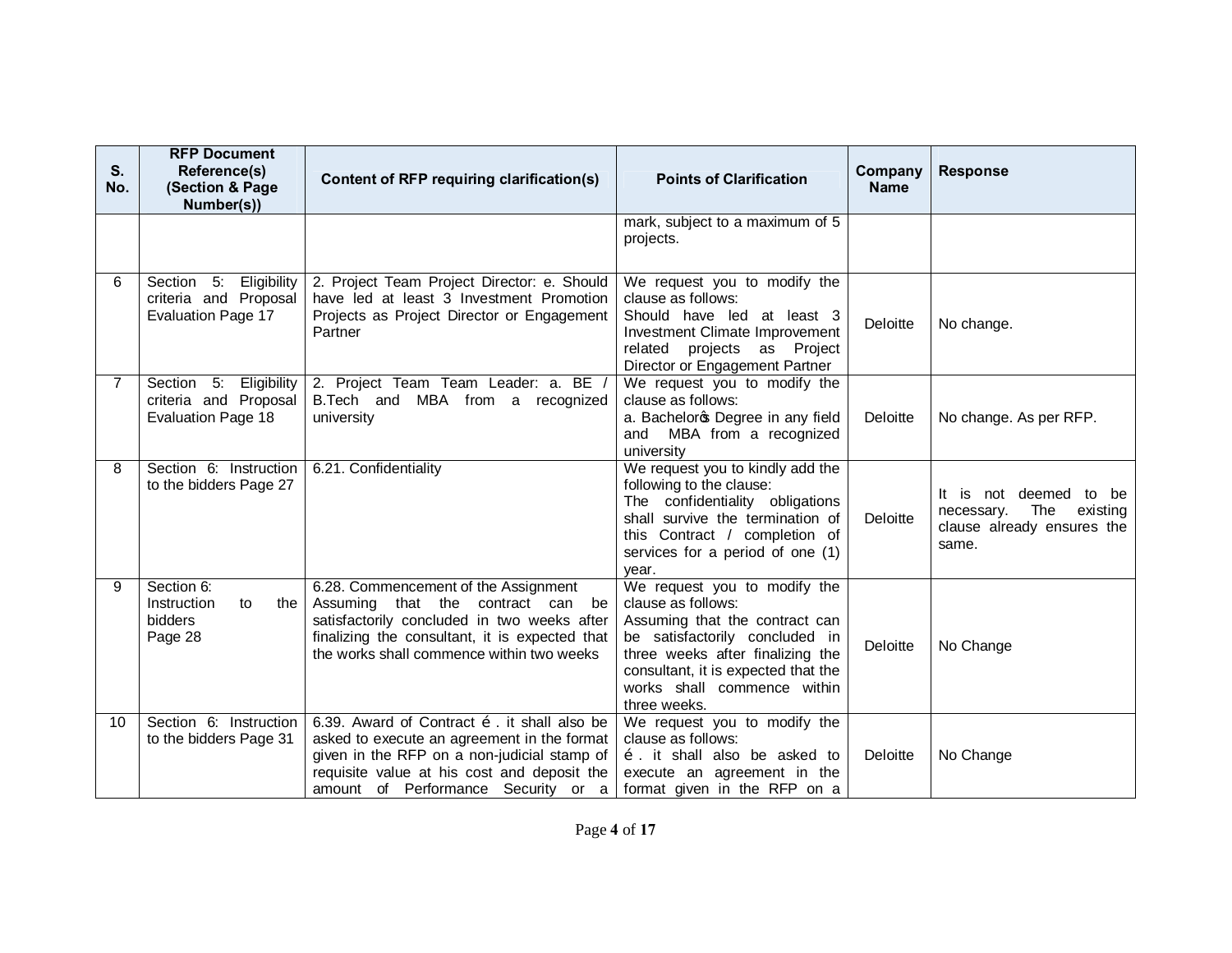| S.<br>No. | <b>RFP Document</b><br>Reference(s)<br>(Section & Page<br>Number(s)) | Content of RFP requiring clarification(s)                                                                                                                                                                                                                                                                                                                                                                                                                               | <b>Points of Clarification</b>                                                                                                                                                                                                                                                                                                                                                                                   | Company<br><b>Name</b> | <b>Response</b>                                                                           |
|-----------|----------------------------------------------------------------------|-------------------------------------------------------------------------------------------------------------------------------------------------------------------------------------------------------------------------------------------------------------------------------------------------------------------------------------------------------------------------------------------------------------------------------------------------------------------------|------------------------------------------------------------------------------------------------------------------------------------------------------------------------------------------------------------------------------------------------------------------------------------------------------------------------------------------------------------------------------------------------------------------|------------------------|-------------------------------------------------------------------------------------------|
|           |                                                                      | Performance<br>Security Declaration,<br>if<br>applicable, within a period of 15 (fifteen) days<br>from the date on which the LOA or LOI is<br>dispatched to the selected Consultant.                                                                                                                                                                                                                                                                                    | non-judicial stamp of requisite<br>value at his cost and deposit the<br>amount of Performance Security<br>or a Performance Security<br>Declaration, if applicable, within<br>a period of 21 days from the date<br>on which the LOA or LOI is<br>dispatched to the selected<br>Consultant.                                                                                                                        |                        |                                                                                           |
| 11        | Section 6: Instruction<br>to the bidders Page 32                     | 6.41. Performance Security: The amount of<br>Performance Security shall be 5%, i.e., five<br>percent of the amount of the Contract. The<br>currency of Performance Security shall be<br>Indian Rupees. The bidder shall deliver the<br>Performance Security to the Procuring Entity<br>within 30 days after issue of the Letter of<br>Award.                                                                                                                            | We request you to define the<br>timeline by which the client shall<br>return Performance Security to<br>the Consultant post completion<br>of the assignment.                                                                                                                                                                                                                                                     | Deloitte               | On.<br>certification<br>of<br>satisfaction by the procuring<br>authority of the services. |
| 12        | Section 6: Instruction<br>to the bidders Page 3                      | 6.42. Schedule of payments                                                                                                                                                                                                                                                                                                                                                                                                                                              | We kindly request you define the<br>timeline for acceptance of the<br>deliverables by client including<br>deemed acceptance period                                                                                                                                                                                                                                                                               | Deloitte               | certification<br>On<br>of<br>satisfaction by the procuring<br>authority of the services.  |
| 13        | Appendix 1: Technical<br>Proposal Page 35                            | Form 1: Letter of Proposal 6. I/We certify that<br>in the last three years, we have neither failed<br>to perform on any contract, as evidenced by<br>imposition of a penalty by an arbitral or<br>judicial authority or a judicial pronouncement<br>or arbitration award against the Applicant, nor<br>been expelled from any project or contract by<br>any public authority nor have had any<br>contract terminated by any public authority<br>for breach on our part. | We request you to modify the<br>clause as follows:<br>I/We certify that in the last three<br>years, we have neither failed to<br>perform on any contract, as<br>evidenced by imposition of a<br>penalty by an arbitral or judicial<br>authority<br>a<br>judicial<br><b>or</b><br>pronouncement or arbitration<br>award against the Applicant, nor<br>been expelled from any project<br>or contract by any public | Deloitte               | No change, as per RFP.                                                                    |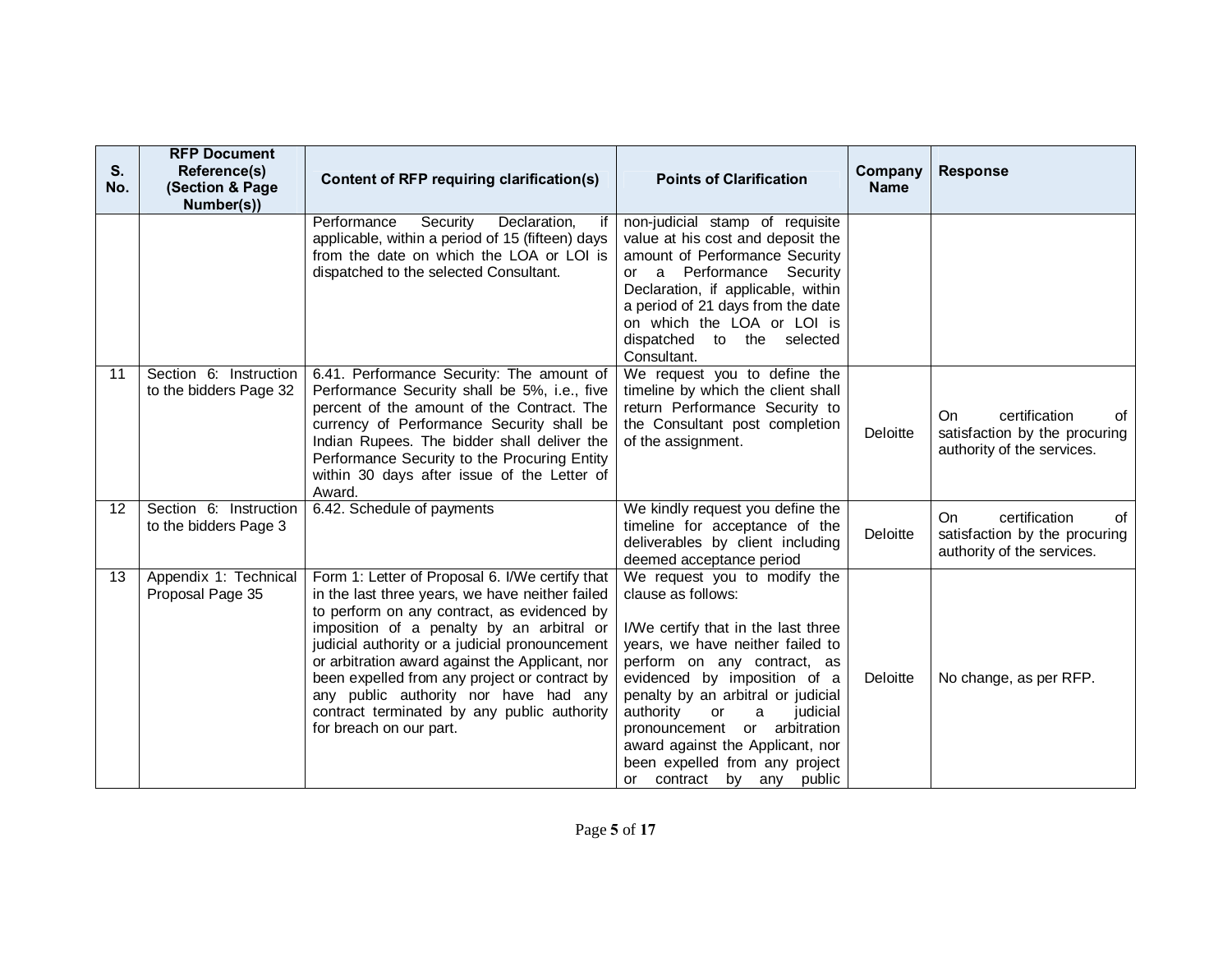| S.<br>No. | <b>RFP Document</b><br>Reference(s)<br>(Section & Page<br>Number(s))                                                                                | Content of RFP requiring clarification(s)                                                                                                                                                                                                                                                                                                               | <b>Points of Clarification</b>                                                                                                                                                                                                                                                                                                                                                                                                                                                                                                  | Company<br><b>Name</b>         | <b>Response</b>                                                                                                                |
|-----------|-----------------------------------------------------------------------------------------------------------------------------------------------------|---------------------------------------------------------------------------------------------------------------------------------------------------------------------------------------------------------------------------------------------------------------------------------------------------------------------------------------------------------|---------------------------------------------------------------------------------------------------------------------------------------------------------------------------------------------------------------------------------------------------------------------------------------------------------------------------------------------------------------------------------------------------------------------------------------------------------------------------------------------------------------------------------|--------------------------------|--------------------------------------------------------------------------------------------------------------------------------|
|           |                                                                                                                                                     |                                                                                                                                                                                                                                                                                                                                                         | authority nor have had any<br>contract terminated by any public<br>authority for accepted breach on<br>our part which in any manner<br>may impair our provision of the<br>services under the proposed<br>engagement.                                                                                                                                                                                                                                                                                                            |                                |                                                                                                                                |
| 14        | Section 3: Timelines &<br>Data Sheet. Row 5.<br>[Page 7 of 44]                                                                                      | Earnest Money Deposit of INR 5,00,000/-<br>only                                                                                                                                                                                                                                                                                                         | The document does not mention<br>that the EMD is refundable for<br>the unsuccessful bidders post<br>completion of the bidding<br>process and for the successful<br>bidder, upon submission of the<br>Performance Guarantee.<br>This clause may kindly be<br>incorporated                                                                                                                                                                                                                                                        | Ernst &<br>Young<br><b>LLP</b> | The EMD is refundable<br>provided circumstances do<br>not require initiation of the<br>forfeit clause as stated in the<br>RFP. |
| 15        | Section 5.<br>Eligibility<br>Criteria and proposal<br>Evaluation. Clause 5.2<br>Technical<br>Evaluation, 1. Firmos<br>Experience [Page 17<br>of 44] | The firmsqexperience has two criteria:<br>Experience of working with<br>$\bullet$<br>the<br>Government of India on National Priority<br>Projects such as Make in India, Swatch<br>Bharat, Skill India, Digital India, Start-up<br>India, Ease of Doing Business, etc.<br>Experience<br>of<br>Assisting<br>State<br>Governments in Investment Promotion. | The scope of service in the RFP<br>about<br>talks<br>Investment<br>promotion, EoDB assistance and<br>Infrastructure Development for<br>State Government of Assam.<br>Projects such as Swatch Bharat,<br>Skill India etc. with Government<br>of India have no relevance of any<br>sorts with the scope of the RFP<br>and hence are irrelevant in<br>evaluation.<br>Also cut-off date may be revised<br>to March 31st 2018. Cutoff dates<br>are usually end of previous<br>financial year/ bid issue date/ bid<br>submission ate. | Ernst &<br>Young<br><b>LLP</b> | Refer Corrigendum.                                                                                                             |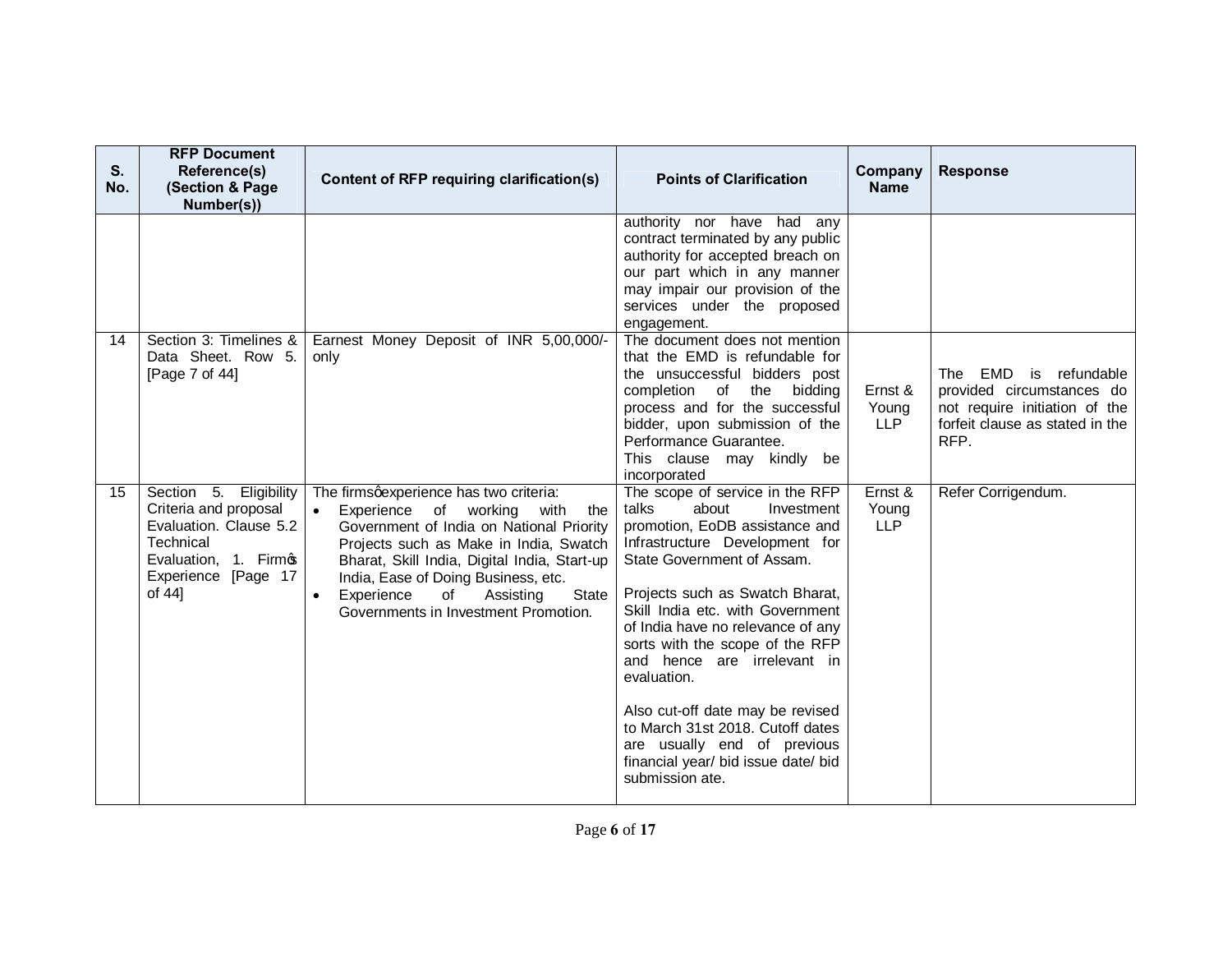| S.<br>No. | <b>RFP Document</b><br>Reference(s)<br>(Section & Page<br>Number(s))                                  | Content of RFP requiring clarification(s) |         |            | <b>Points of Clarification</b>                                                                                                                                                                                                                                                                                                                                              | Company<br><b>Name</b>         | <b>Response</b>        |
|-----------|-------------------------------------------------------------------------------------------------------|-------------------------------------------|---------|------------|-----------------------------------------------------------------------------------------------------------------------------------------------------------------------------------------------------------------------------------------------------------------------------------------------------------------------------------------------------------------------------|--------------------------------|------------------------|
|           |                                                                                                       |                                           |         |            | Thus the technical evaluation<br>criteria may be modified as<br>under:                                                                                                                                                                                                                                                                                                      |                                |                        |
|           |                                                                                                       |                                           |         |            | (i) Experience of Assisting State<br>Governments in Investment<br>Promotion on long term projects<br>"10 Marks for 5 projects. 1 mark<br>each for every additional project<br>furnished subject to a maximum<br>of 20 marks.<br>Each Project to be of a<br>minimum INR 1 crore with a<br>minimum duration of 1 year in<br>last 5 years ending<br>March 31st 2018 [20 marks] |                                |                        |
|           |                                                                                                       |                                           |         |            | (ii) Experience of Assisting State<br>Governments<br><b>BRAP</b><br>in<br>2016<br>Implementation<br>for<br>rankings. " 5 marks for 2 State<br>Governments within top 10 "1<br>mark each for each additional<br>State Government supported<br>within top 10 [10 marks]                                                                                                       |                                |                        |
|           |                                                                                                       |                                           |         |            | (ii) Technical Presentation [15<br>marks]<br>Thus total marks for Firmsq<br>Experience will be 45 marks                                                                                                                                                                                                                                                                     |                                |                        |
| 16        | Section 5.<br>Eligibility<br>Criteria and proposal<br>evaluation. Clause 5.2<br>Technical Evaluation, | Project Director:<br>required is 20 years | Minimum | Experience | 20 years of experience refers to<br>very senior members of the firm<br>. generally Partners . who are<br>not expected to spend too much                                                                                                                                                                                                                                     | Ernst &<br>Young<br><b>LLP</b> | No change, as per RFP. |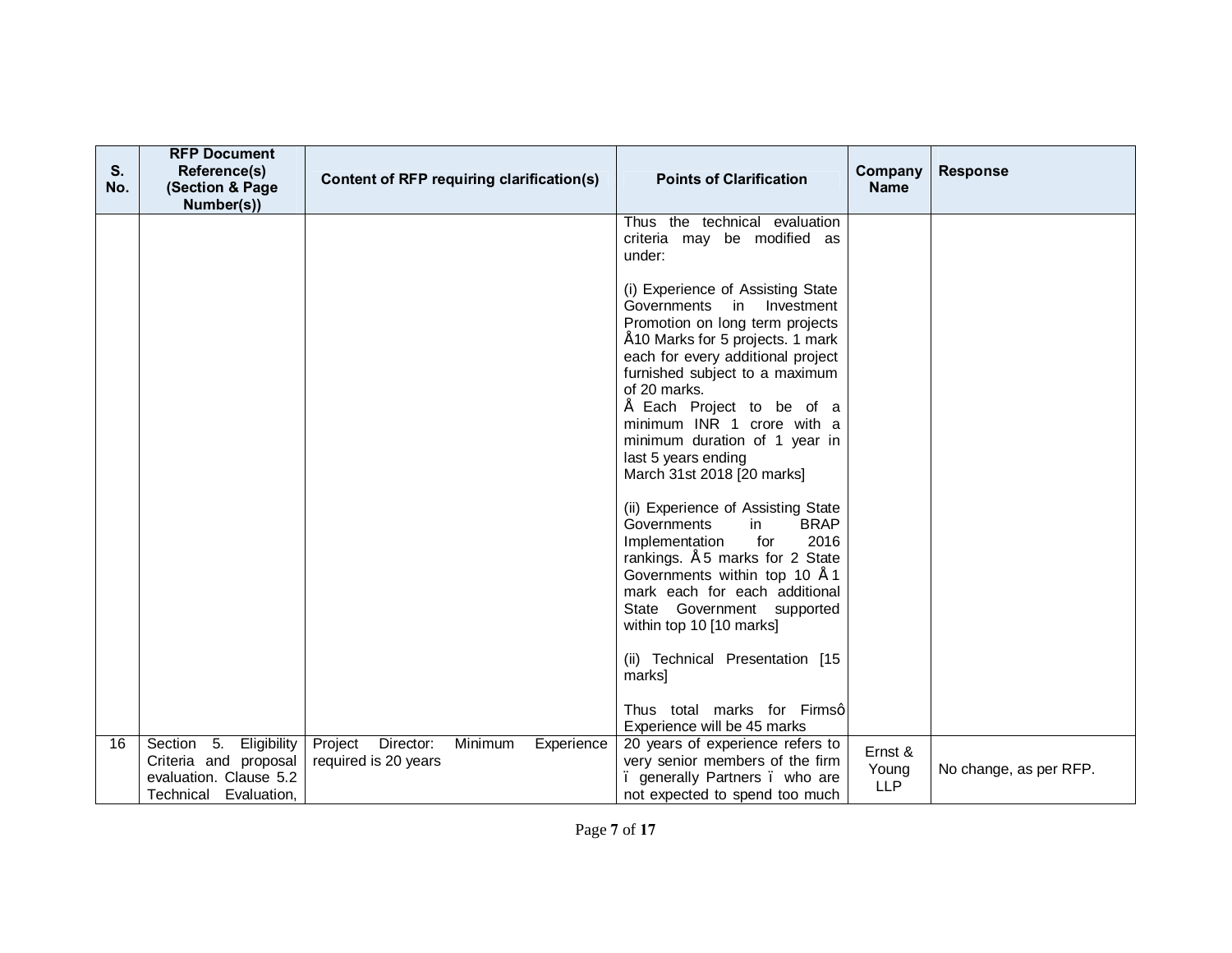| S.<br>No. | <b>RFP Document</b><br>Reference(s)<br>(Section & Page<br>Number(s))                                                                        | Content of RFP requiring clarification(s)                                                                                                                                                                                                           | <b>Points of Clarification</b>                                                                                                                                                                                                                                                                                                                                                                                                                                                                                                                                                                                                                     | Company<br><b>Name</b>         | <b>Response</b>        |
|-----------|---------------------------------------------------------------------------------------------------------------------------------------------|-----------------------------------------------------------------------------------------------------------------------------------------------------------------------------------------------------------------------------------------------------|----------------------------------------------------------------------------------------------------------------------------------------------------------------------------------------------------------------------------------------------------------------------------------------------------------------------------------------------------------------------------------------------------------------------------------------------------------------------------------------------------------------------------------------------------------------------------------------------------------------------------------------------------|--------------------------------|------------------------|
|           | 2. Project Team [Page<br>17 of 44]                                                                                                          |                                                                                                                                                                                                                                                     | time in project operations.<br>Suggest this clause be revised to<br><b>Minimum</b><br>15<br>years<br>0f<br>Experienceg                                                                                                                                                                                                                                                                                                                                                                                                                                                                                                                             |                                |                        |
| 17        | Section 5.<br>Eligibility<br>Criteria and proposal<br>evaluation. Clause 5.2<br>Technical Evaluation,<br>2. Project Team [Page<br>17 of 44] | Project Manager: 12 years or more of<br>experience in relevant fiel                                                                                                                                                                                 | the<br>Considering<br>experience<br>requirement of Team Leader and<br>other team members, this may<br>be revised to d0 years or more<br>of experience in relevant fieldq                                                                                                                                                                                                                                                                                                                                                                                                                                                                           | Ernst &<br>Young<br><b>LLP</b> | No change, as per RFP. |
| 18        | Section 6. Instructions<br>to the bidder; Clause<br>6.42.<br>Schedule<br>of<br>Payments; SI No. 2.<br>Milestone<br>based<br>payments        | 6. Selection of SI for Online Single<br>Window Clearance System and Investment<br>Promotion Portal development (28 weeks).<br>7% of Contract value<br>8. Setting up of Investment<br>Facilitation Cell at AIDC (30 weeks)<br>. 5% of Contract value | Completion of both these<br>activities require approvals/<br>action at the end of AIDC and/or<br>external third party agencies.<br>The payments for such action<br>cannot be linked to completion of<br>the tasks. since they are not<br>under the control of the bidder.<br>Suggest the terms to be revised<br>as:<br>6. Completion of bid process for<br>Selection of SI for<br>Online Single Window Clearance<br>System and<br><b>Investment Promotion Portal</b><br>development (28 weeks)<br>. 7% of Contract value<br>8. Action plan for Setting up of<br><b>Investment Facilitation</b><br>Cell at AIDC (30 weeks). 5% of<br>Contract value | Ernst &<br>Young<br><b>LLP</b> | No change, as per RFP. |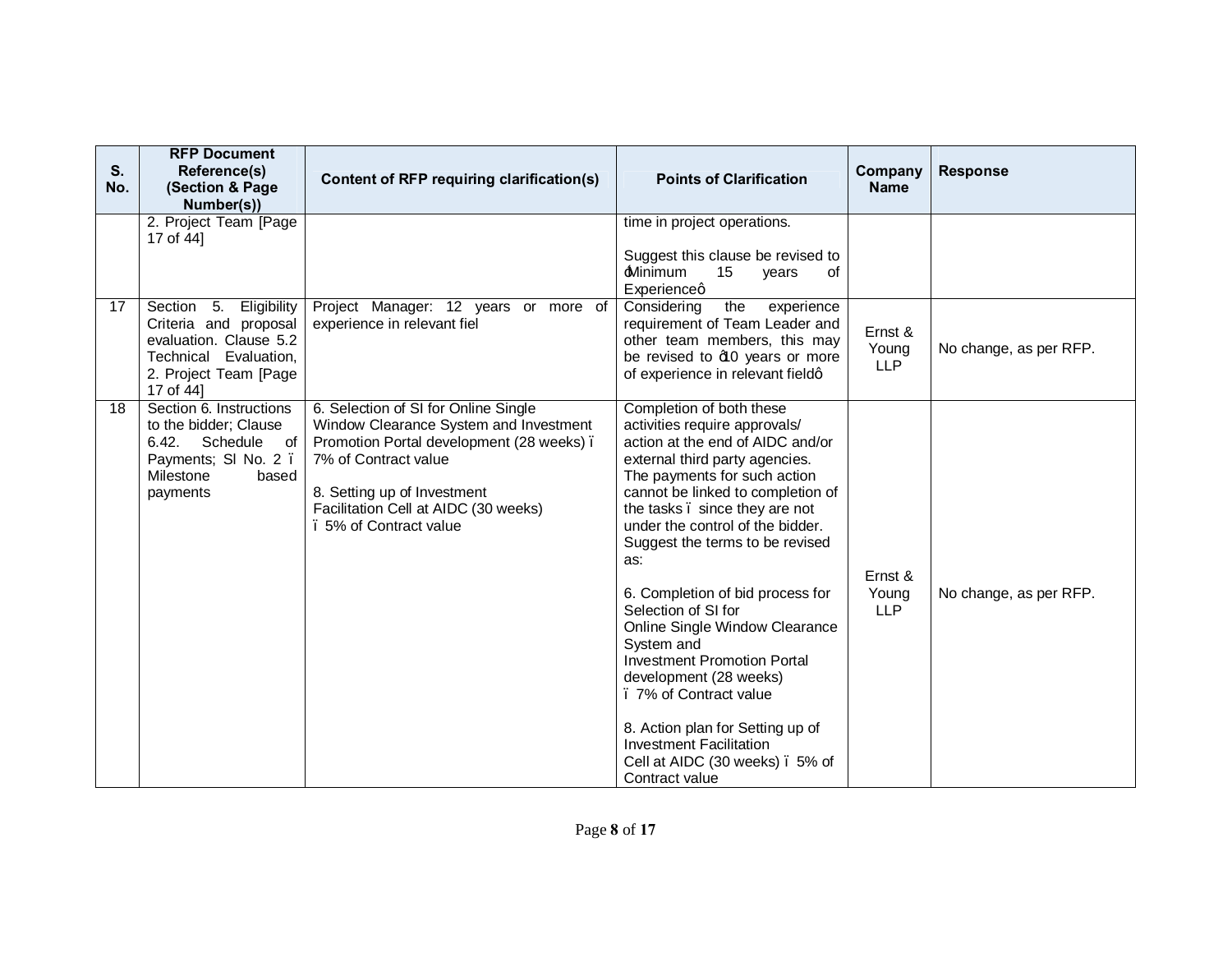| S.<br>No. | <b>RFP Document</b><br>Reference(s)<br>(Section & Page<br>Number(s))             | Content of RFP requiring clarification(s) | <b>Points of Clarification</b>                                                                                                                                                                                                                                                                                                                                                                                                                                                                                                                                                                                                                                                                                                            | Company<br><b>Name</b> | <b>Response</b>        |
|-----------|----------------------------------------------------------------------------------|-------------------------------------------|-------------------------------------------------------------------------------------------------------------------------------------------------------------------------------------------------------------------------------------------------------------------------------------------------------------------------------------------------------------------------------------------------------------------------------------------------------------------------------------------------------------------------------------------------------------------------------------------------------------------------------------------------------------------------------------------------------------------------------------------|------------------------|------------------------|
| 19        | Page Number: 32-33<br>Schedule<br>6.42<br>of<br>Payments                         | <b>Schedule of Payments</b>               | In Schedule of payments, 48 %<br>of the quoted fee has been now<br>linked with milestones, further<br>divided to 5% to 7% for each<br>milestone. We believe that the<br>needs of the state of Assam in<br>terms<br>of<br>Investment<br>an<br>Destination is evolving in nature<br>and therefore aligning them with<br>specific milestones at<br>the<br>proposal stage may not be<br>practical.<br>In<br>case<br>these<br>milestones are required to be<br>changed later on, it may be time<br>consuming due to departmental<br>approvals etc. Hence to bring in<br>more flexibility and focusing on<br>what is best suited for Assam at<br>that point of time, we request<br>that this may be converted to<br>quarterly payments as well. | <b>KPMG</b>            | No change, as per RFP. |
| 20        | Number<br>43,<br>Page<br>$\mathbf{III}$<br>Appendix<br><b>Financial Proposal</b> | Appendix III . Financial Proposal         | In case of Project Manager, it<br>has been mentioned that the<br>duration should be of 12 months.<br>We believe that for a 14 member<br>team including the Team leader<br>who would be based out of client<br>location in Guwahati, it may not<br>be required for the Project<br>Manager to be deployed for 12<br>months. Hence, we request that<br>this may be changed to 3 months<br>from 12 months.                                                                                                                                                                                                                                                                                                                                    | <b>KPMG</b>            | No change, as per RFP. |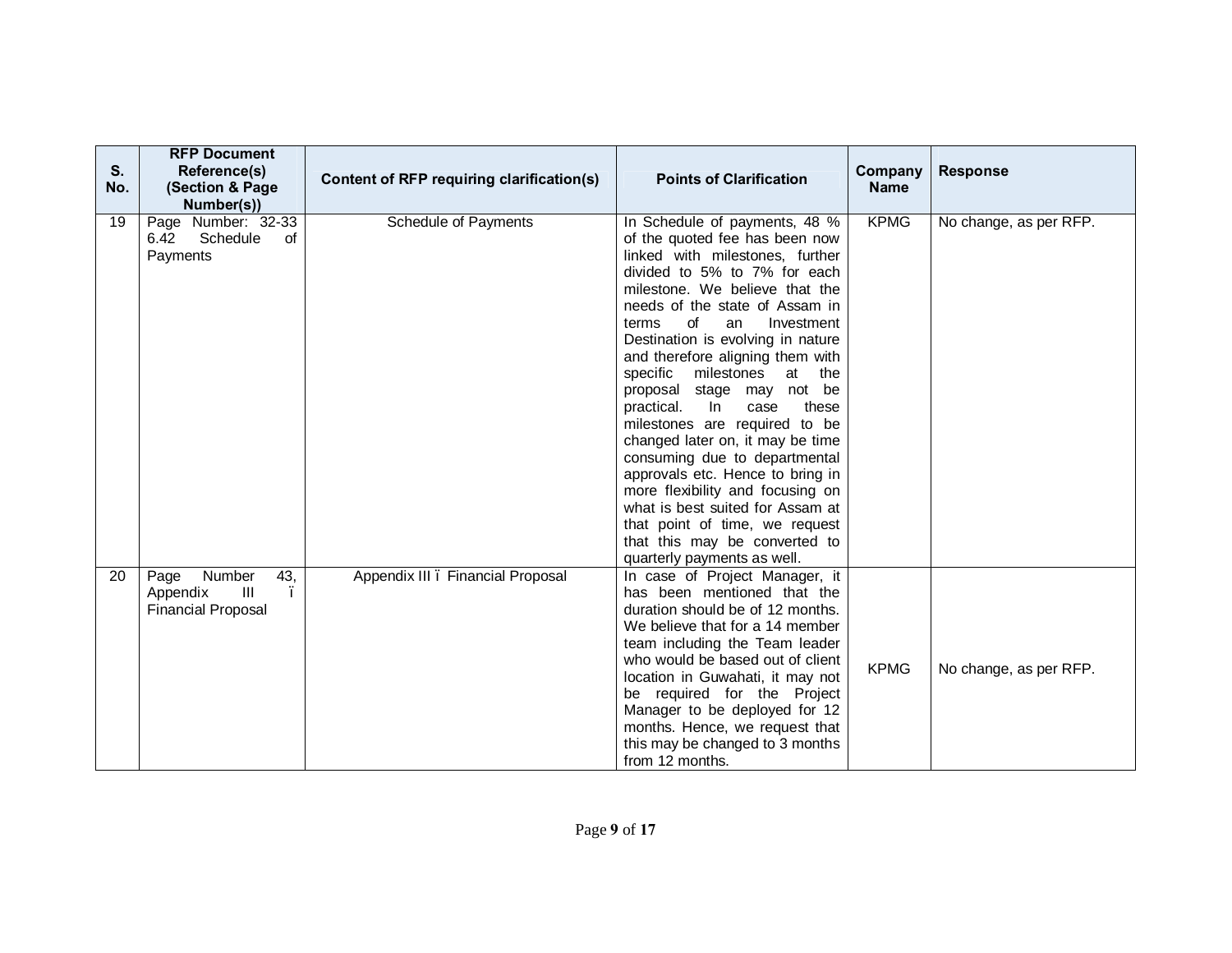| S.<br>No. | <b>RFP Document</b><br>Reference(s)<br>(Section & Page<br>Number(s)) | Content of RFP requiring clarification(s) | <b>Points of Clarification</b>                                                                                                                                                                                                                                                                                                                                                                                                                                                                                                                                                                                                                                                                                                                                                                                                                                                                                                                   | Company<br><b>Name</b> | <b>Response</b>        |
|-----------|----------------------------------------------------------------------|-------------------------------------------|--------------------------------------------------------------------------------------------------------------------------------------------------------------------------------------------------------------------------------------------------------------------------------------------------------------------------------------------------------------------------------------------------------------------------------------------------------------------------------------------------------------------------------------------------------------------------------------------------------------------------------------------------------------------------------------------------------------------------------------------------------------------------------------------------------------------------------------------------------------------------------------------------------------------------------------------------|------------------------|------------------------|
| 21        | $\overline{18}$<br>Number<br>Page<br>Section 5.2.8.                  | Criteria for Team Leader                  | In case of the position for Team<br>Leader, the following has been<br>mentioned<br>for<br>educational<br>qualification:<br>BE/BTech and MBA from<br>$\bullet$<br>a recognized university:<br>2 marks<br>Minimum 7 years of<br>experience: 3 marks<br>Should have experience<br>of working with at least 3<br>state governments. 3<br>marks<br>believe that having an<br>We<br>Engineering degree may not<br>have any bearing on the abilities<br>of the Team Leader as the other<br>requirements of having minimum<br>7 years of experience and<br>experience of having worked for<br>atleast 3 state government<br>already are quite substantial.<br>Therefore, we request the<br>condition to be modified to the<br>following:<br>Graduate and MBA/Post<br>Graduate Diploma from<br>recognized<br>а<br>university/institute : 2<br>marks<br>Minimum 10 years of<br>experience: 3 marks<br>Should have experience<br>of working with at least 4 | <b>KPMG</b>            | No change, as per RFP. |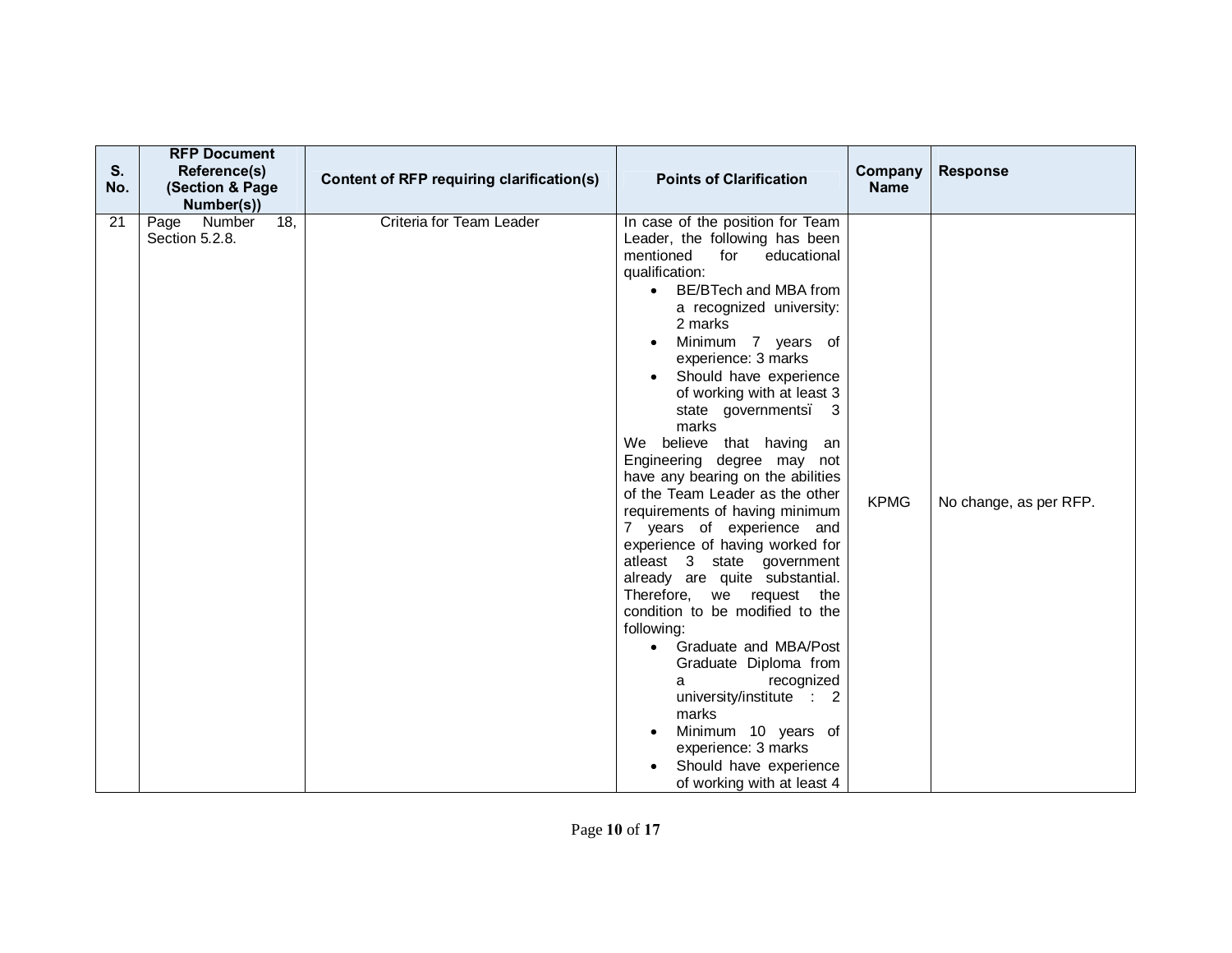| S.<br>No. | <b>RFP Document</b><br>Reference(s)<br>(Section & Page<br>Number(s)) | Content of RFP requiring clarification(s)     | <b>Points of Clarification</b>                                                                                                                                                                                                                                                                                                                                                                                                                                                                                                                                                                                                                                                                                                                                                                                                                                                                                                                                             | Company<br><b>Name</b> | <b>Response</b>                                                         |
|-----------|----------------------------------------------------------------------|-----------------------------------------------|----------------------------------------------------------------------------------------------------------------------------------------------------------------------------------------------------------------------------------------------------------------------------------------------------------------------------------------------------------------------------------------------------------------------------------------------------------------------------------------------------------------------------------------------------------------------------------------------------------------------------------------------------------------------------------------------------------------------------------------------------------------------------------------------------------------------------------------------------------------------------------------------------------------------------------------------------------------------------|------------------------|-------------------------------------------------------------------------|
|           |                                                                      |                                               | $\overline{2}$<br>state governments.<br>marks<br>Experience of having worked for<br>atleast 2 large scale PMU<br>assignments( 1 each for Central<br>and State Government) . 1<br>marks                                                                                                                                                                                                                                                                                                                                                                                                                                                                                                                                                                                                                                                                                                                                                                                     |                        |                                                                         |
| 22        | Page Number 19-20<br>Section 5.2.8.                                  | Criteria for Domain Expert / Sectoral Experts | It has been mentioned that<br>bidder would be required to<br>provide at least 2 CVs during the<br>course of the project with each<br>expert with atleast 12 years of<br>experience. Further it has been<br>mentioned that the experts may<br>be a Governance Expert, Legal<br>Expert, Cluster Development<br>Expert, Financial<br>Modelling<br>Expert, PPP Expert, Investment<br>Promotion Expert etc. and that<br>the client would take the decision<br>based on the suitability of the<br>project. We would like to submit<br>that costing of such experts<br>would vary as per the expertise<br>and sector and it would be<br>difficult to estimate the same in<br>our financial proposal. Therefore,<br>we request that client may allow<br>submission of rate cards for<br>these experts and they would be<br>billed separately as per the<br>number of hours/days deployed<br>in the project.<br>Further, it has been mentioned<br>that these positions shall not be | <b>KPMG</b>            | No change, as per RFP. CVs<br>are to be submitted with the<br>proposal. |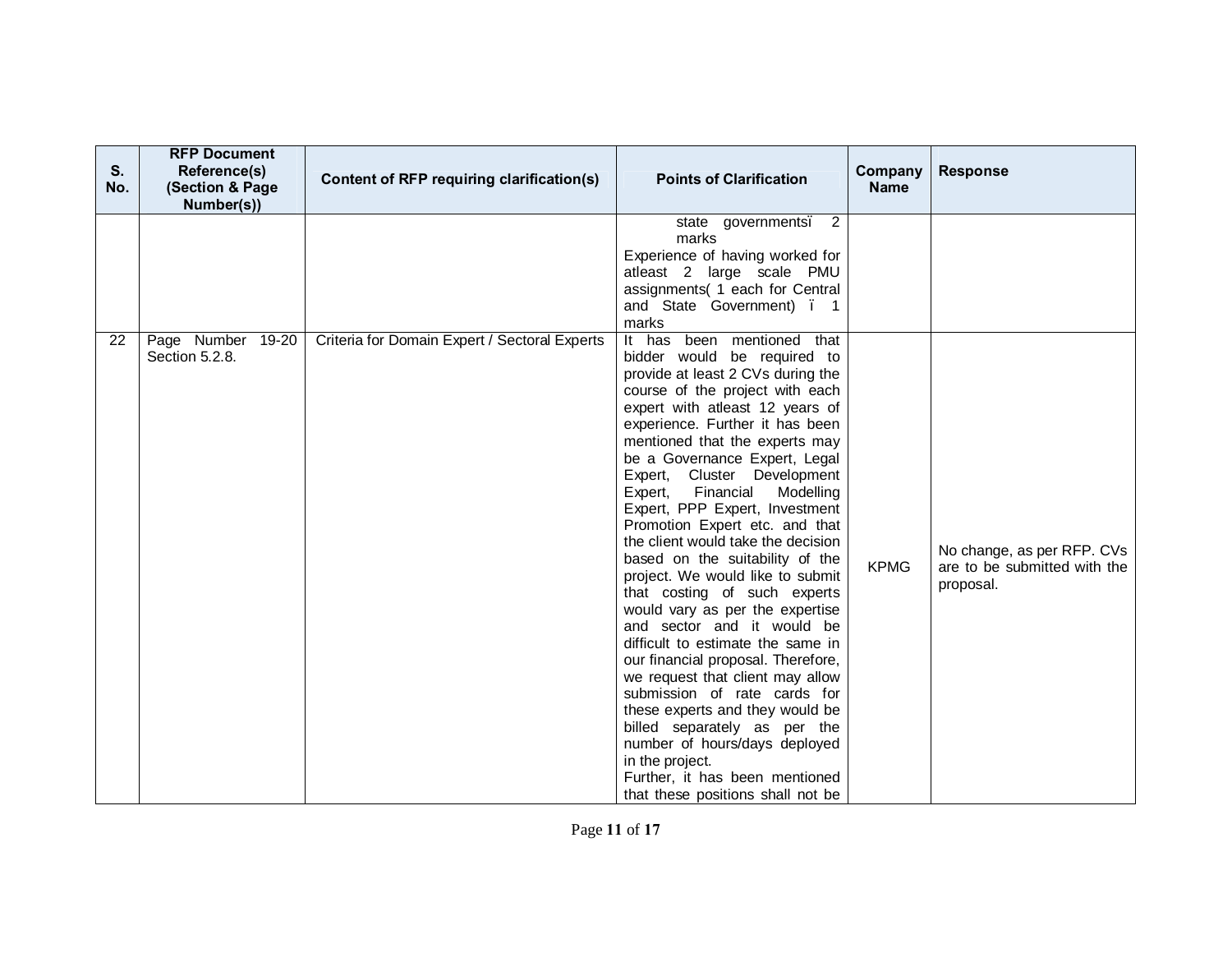| S.<br>No. | <b>RFP Document</b><br>Reference(s)<br>(Section & Page<br>Number(s))                                                                                      | Content of RFP requiring clarification(s)                                                               | <b>Points of Clarification</b>                                                                                                                                                                                                                                                                                                                                                                                                                                                                                                                                                                       | Company<br><b>Name</b> | <b>Response</b>                                                                                          |
|-----------|-----------------------------------------------------------------------------------------------------------------------------------------------------------|---------------------------------------------------------------------------------------------------------|------------------------------------------------------------------------------------------------------------------------------------------------------------------------------------------------------------------------------------------------------------------------------------------------------------------------------------------------------------------------------------------------------------------------------------------------------------------------------------------------------------------------------------------------------------------------------------------------------|------------------------|----------------------------------------------------------------------------------------------------------|
|           |                                                                                                                                                           |                                                                                                         | evaluated. Please clarify whether<br>CVs are required to be submitted<br>at proposal stage.                                                                                                                                                                                                                                                                                                                                                                                                                                                                                                          |                        |                                                                                                          |
| 23        | Page Number 17-20,<br>Section 5.2.8.                                                                                                                      |                                                                                                         | In case of Project Director, Team<br>Leader and Module experts etc.<br>MBA from recognized university<br>has been mentioned as a<br>requirement. We would like to<br>submit that many renowned B-<br>Schools / institutes including<br>IIMs, IITs provide Post graduate<br>diploma in management which<br>are considered equivalent to<br>MBA<br>degrees<br>which<br>are<br>conferred by Universities or<br>Universities<br>Deemed<br>only.<br>Therefore, we request that it may<br>changed to MBA/Post<br>be<br>diploma<br>Graduate<br>in<br>management form recognized<br>universities/institutes. | <b>KPMG</b>            | Post Graduate Diploma in<br>Management as per AICTE<br>approved courses would be<br>considered eligible. |
| 24        | number<br>7,<br>Page<br>Section 3, Timelines<br>and Data sheet - Last<br>date and time<br>for<br>of<br>submission<br>response to RFP (Bid<br>. Documents) | Timelines and Data sheet - Last date and<br>time for submission of response to RFP (Bid<br>. Documents) | The last date and time of<br>submission has been mentioned<br>as 1300 Hrs, 22 June 2018.<br>We believe that the scope of<br>work of the assignment is quite<br>extensive in nature. Further 14<br>quality resources are required<br>who would be deployed at client<br>location with varied experience.<br>Moreover the success of the<br>positioning the state of Assam as<br>preferred<br>Investment<br>a                                                                                                                                                                                          | <b>KPMG</b>            | No change, as per RFP.                                                                                   |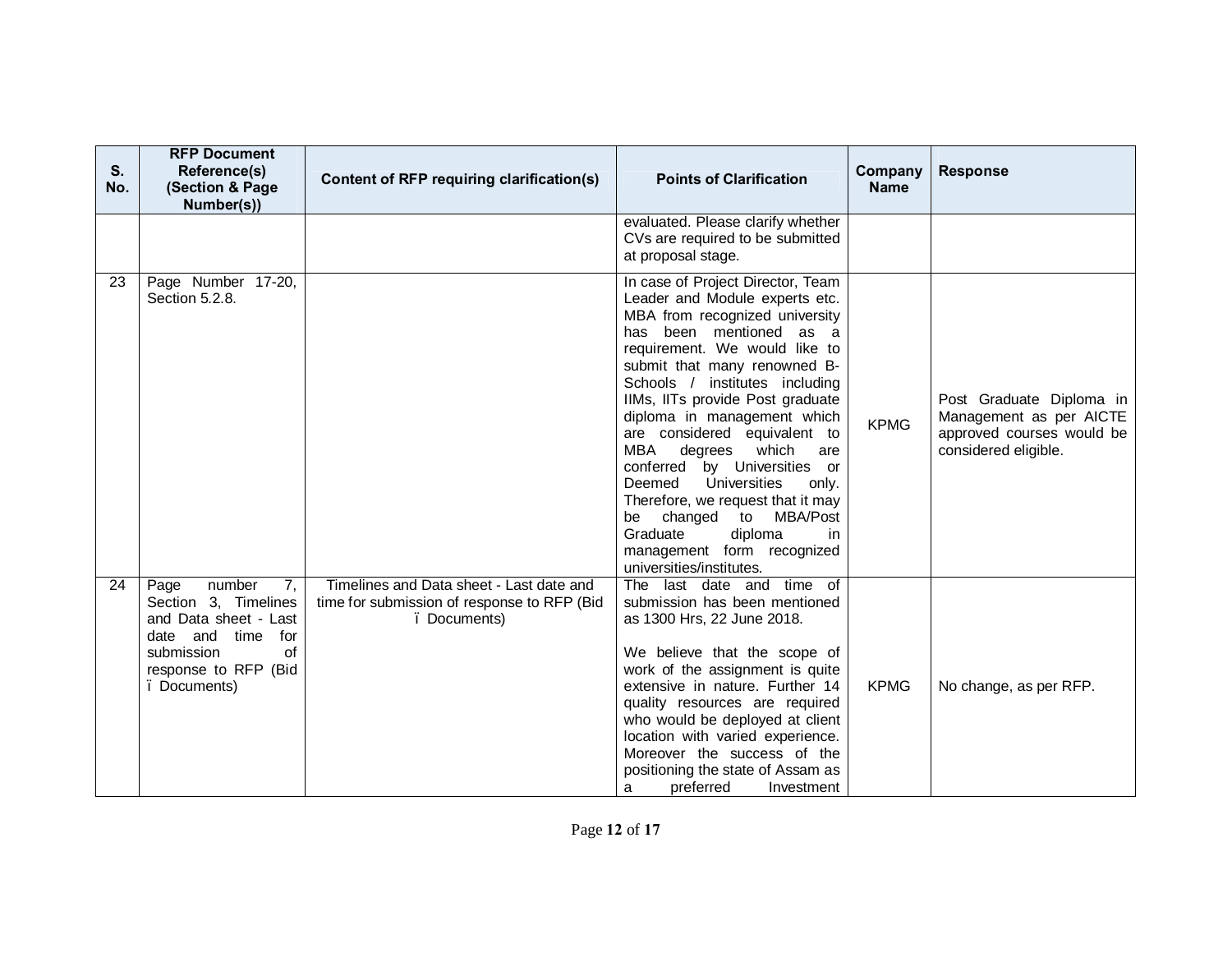| S.<br>No.       | <b>RFP Document</b><br>Reference(s)<br>(Section & Page<br>Number(s)) | Content of RFP requiring clarification(s)                                                                                                                                    | <b>Points of Clarification</b>                                                                                                                                                                                                                                                                        | Company<br><b>Name</b> | <b>Response</b>                                                                                                                                                                           |
|-----------------|----------------------------------------------------------------------|------------------------------------------------------------------------------------------------------------------------------------------------------------------------------|-------------------------------------------------------------------------------------------------------------------------------------------------------------------------------------------------------------------------------------------------------------------------------------------------------|------------------------|-------------------------------------------------------------------------------------------------------------------------------------------------------------------------------------------|
|                 |                                                                      |                                                                                                                                                                              | Destination also would depend<br>largely on the implementation of<br>the assignment through these<br>resources. Therefore we request<br>for an extension for submission<br>of the proposal by 30 days i.e. by<br>1800 hrs, 22 July 2018.                                                              |                        |                                                                                                                                                                                           |
| $\overline{25}$ | Page 10 of 44 Section<br>4.1                                         | Identification of key aspects for institutional<br>strengthening and organizational<br>restructuring, developing strategy for<br>institutional reforms and capacity building | We request the Authority to<br>kindly clarify if the proposed<br>restructuring and institutional<br>strengthening / capacity building<br>activities restricted to Assam<br>Industrial<br>Development<br>Corporation Limited only or the<br>shall<br>include<br>other<br>same<br>institutions as well. | PwC                    | The Industries & Commerce<br>Department, Govt. of Assam<br>and all other bodies under it.                                                                                                 |
| 26              | Page 12 of 44<br>Section 4.3 iii)                                    | Wherever applicable will also identify the<br>necessary changes in Acts / laws under<br>which some of the agencies may have been<br>setup.                                   | We understand that the scope<br>for the consulting firm shall be<br>limited to identifying changes<br>and actual drafting of laws /<br>legislature shall not be included<br>as part of the scope. We<br>request the Authority to kindly<br>confirm this understanding.                                | PwC                    | Scope<br>shall<br>restrict<br>to<br>identifying<br>the<br>changes<br>required including laws and<br>legislature to achieve the<br>objective of bringing on-<br>board a Knowledge Partner. |
| 27              | Page 15 of 44 Section<br>5.1(5)                                      | The amount involved in pending litigations<br>against the Bidder in various Courts/<br>Tribunals should be less than the net worth of<br>the company/ firm.                  | It is requested that this clause<br>be removed as the financial<br>statements<br>pertaining<br>to<br>turnover and net worth are<br>usually an acceptable metric for<br>firm's<br>financial<br>evaluating<br>strength.                                                                                 | PwC                    | No change, as per RFP.                                                                                                                                                                    |
| $\overline{28}$ | Page 15 of 44<br>Section 5.1 (7-2)                                   | There should not be any nontax pending<br>litigation in any courts across India.                                                                                             | We request the Authority that<br>this clause<br>may kindly be<br>removed as non-blacklisting                                                                                                                                                                                                          | <b>PwC</b>             | No change, as per RFP.                                                                                                                                                                    |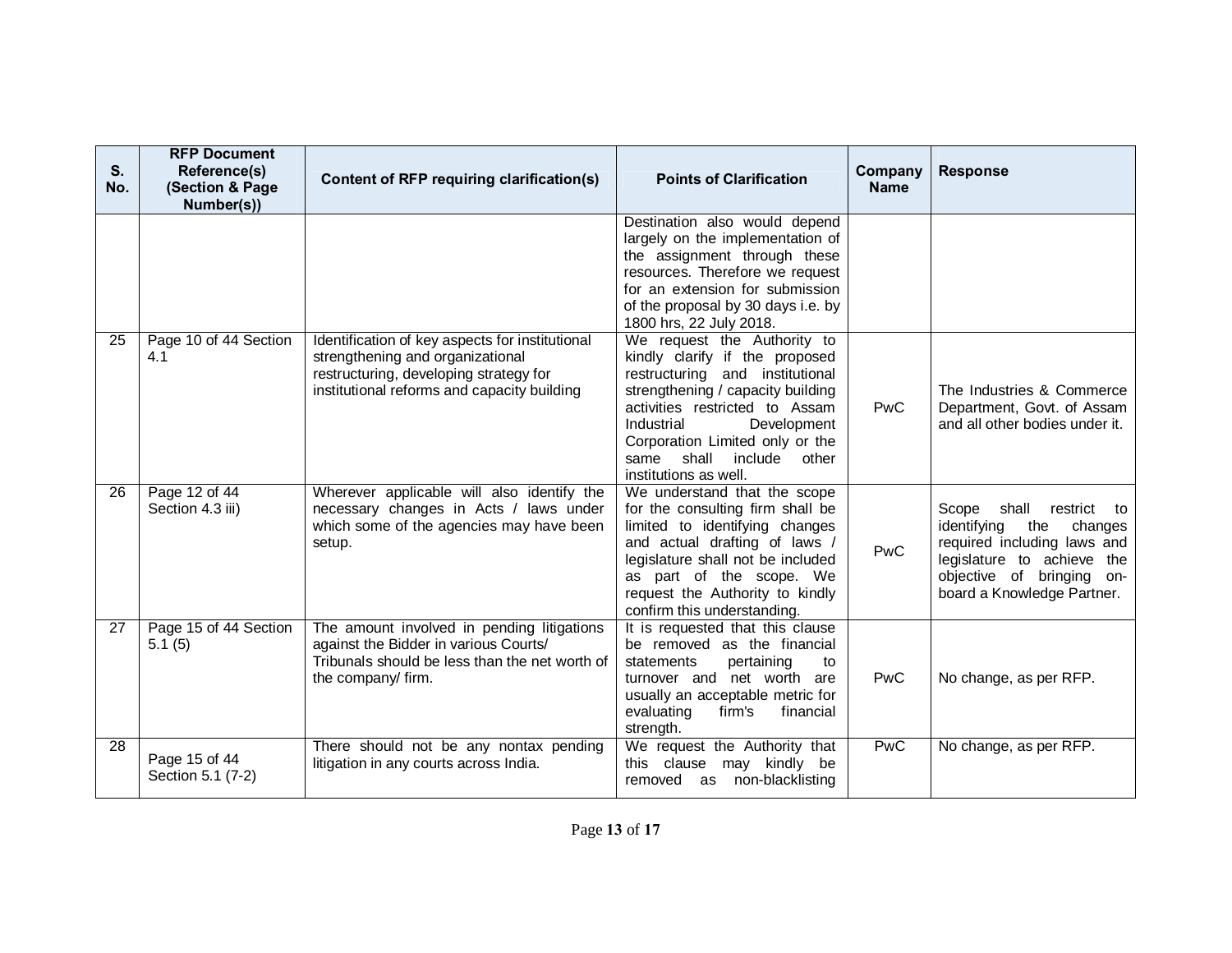| S.<br>No. | <b>RFP Document</b><br>Reference(s)<br>(Section & Page<br>Number(s))                                                                                                 | Content of RFP requiring clarification(s)                                                                                                                                                                                  | <b>Points of Clarification</b>                                                                                                                                                                                                                                                                                                                                                                                        | Company<br><b>Name</b> | <b>Response</b>                                                              |
|-----------|----------------------------------------------------------------------------------------------------------------------------------------------------------------------|----------------------------------------------------------------------------------------------------------------------------------------------------------------------------------------------------------------------------|-----------------------------------------------------------------------------------------------------------------------------------------------------------------------------------------------------------------------------------------------------------------------------------------------------------------------------------------------------------------------------------------------------------------------|------------------------|------------------------------------------------------------------------------|
|           |                                                                                                                                                                      |                                                                                                                                                                                                                            | declaration<br>financial<br>and<br>usually<br>statements<br>are<br>considered<br>adequate<br>as<br>measure of firmos capability.                                                                                                                                                                                                                                                                                      |                        |                                                                              |
| 29        | Page 15<br>Section 7                                                                                                                                                 | Blacklisting<br>bidder should never have been<br>The<br>blacklisted, suspended or terminated by any<br>agency of the central government,<br>public sector undertaking or by any<br>department of State Government in India | The clause mentions that a<br>bidding firm should never have<br>been blacklisted, suspended or<br>terminated by any department of<br>State Government of India.<br>We request the Authority to<br>kindly clarify if a firm could<br>participate in the bidding<br>process if an earlier blacklisting<br>/ termination by a department of<br>State government of India is<br>revoked on a later date.                  | <b>PwC</b>             | No change, as per RFP.                                                       |
| 30        | Section-5:<br><b>Eligibility</b><br>criteria<br>and proposal<br>evaluation<br>Sub-section 5.2:<br><b>Technical evaluation</b><br>Point no. 5.2.7<br>Page 16-17 of 44 | Full time represent total deployment of 36<br>months in Guwahati                                                                                                                                                           | It is mentioned in Section 3:<br><b>Timelines and Datasheet,</b><br><b>Whe duration of the consultancy</b><br>assignment shall be two years<br>and may be further extended by<br>two more years on mutually<br>agreeable terms with annually<br>increased rate of 15% per<br>annum per resource+<br>Hence Point 5.2.7 may be re -<br>drafted as "Full time represent<br>total deployment<br>of 24 months in Guwahati" | <b>PwC</b>             | It has been already rectified<br>Notice<br>dated<br>per<br>as<br>16.05.2018. |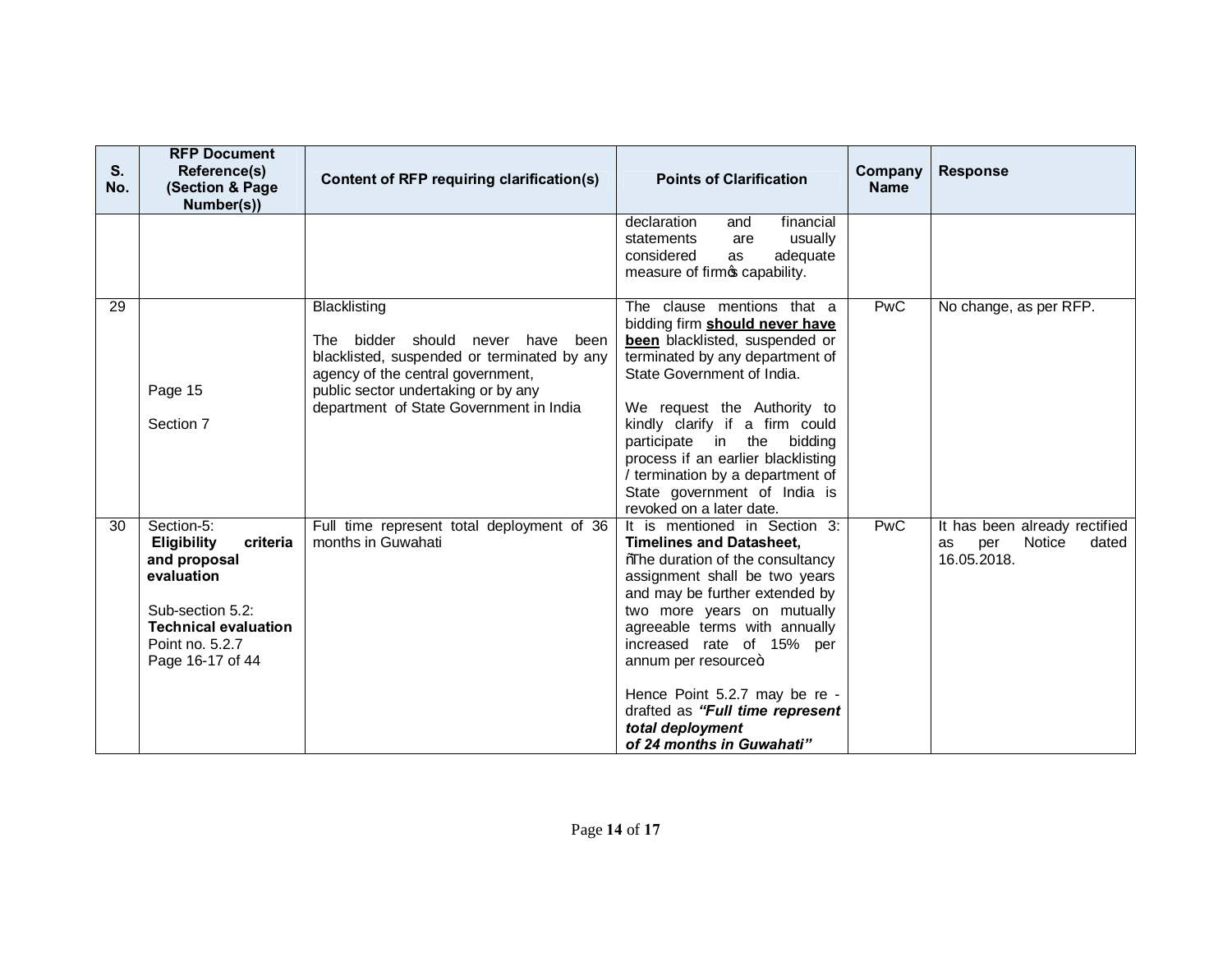| S.<br>No. | <b>RFP Document</b><br>Reference(s)<br>(Section & Page)<br>Number(s))                                                                               | Content of RFP requiring clarification(s)                                                                                                                                                                                                                                                                                                                                                                                                                                                 | <b>Points of Clarification</b>                                                                                                                                                                                                                                                                                                                                                                                                                                                                                                                                                                        | Company<br><b>Name</b> | <b>Response</b>        |
|-----------|-----------------------------------------------------------------------------------------------------------------------------------------------------|-------------------------------------------------------------------------------------------------------------------------------------------------------------------------------------------------------------------------------------------------------------------------------------------------------------------------------------------------------------------------------------------------------------------------------------------------------------------------------------------|-------------------------------------------------------------------------------------------------------------------------------------------------------------------------------------------------------------------------------------------------------------------------------------------------------------------------------------------------------------------------------------------------------------------------------------------------------------------------------------------------------------------------------------------------------------------------------------------------------|------------------------|------------------------|
| 31        | <b>Eligibility</b><br>criteria<br>and proposal<br>evaluation<br>Sub-section 5.2:<br><b>Technical evaluation</b><br>Point no. 5.2.8<br>Page 17 of 44 | Criteria for Point Allotment<br>Experience of working with the Government<br>of India on National Priority Projects such as<br>Make In India, Swatch Bharat, Skill India,<br>Digital India, Start-up India, Ease of Doing<br>Business and other similar assignments, etc.<br>· Each project will be given 2 marks, subject<br>to a Maximum of 10 projects.<br>· For project to be eligible, it needs to be a<br>minimum of INR 1 Crore value in last 4<br>years ending 31st March<br>2017 | Criteria for point allotment may<br>be re-drafted to reflect the most<br>recent experience of the bidding<br>firms:<br>Experience of working with the<br>Government of India<br>on<br>National Priority Projects such<br>as Make In India, Swatch<br>Bharat, Skill India, Digital<br>India, Start-up India, Ease of<br>Doing Business and other<br>similar assignments, etc. $\cdot$ Each<br>project will be given 2 marks,<br>subject to a Maximum of 10<br>projects.<br>· For project to be eligible, it<br>needs to be a minimum of INR 1<br>Crore value in last 4 years<br>ending 31st March 2018 | <b>PwC</b>             | No change, as per RFP. |
| 32        | <b>Eligibility</b><br>criteria<br>and proposal<br>evaluation<br>Sub-section 5.2:<br><b>Technical evaluation</b><br>Point no. 5.2.8<br>Page 17 of 44 | Experience of Assisting State Governments<br>in Investment Promotion.<br>- Each project will be given 1 mark, subject to<br>a maximum of 10 marks.<br>. Each Project to be of a minimum INR 1<br>Crore in last 5 years ending 31st March<br>2017                                                                                                                                                                                                                                          | Experience of Assisting State<br>Governments in Investment<br>Promotion.<br>· Each project will be given 1<br>mark, subject to a maximum of<br>10 marks.<br>Each Project to be of a<br>minimum INR 1 Crore in last 5<br>years ending 31st March<br>2018                                                                                                                                                                                                                                                                                                                                               | <b>PwC</b>             | No change, as per RFP. |
| 33        | <b>Eligibility criteria and</b><br>proposal evaluation<br>Sub-section 5.2:<br><b>Technical evaluation</b><br>Point no. 5.2.8                        | <b>Project Director</b><br>c. Minimum 20 years of experience<br>e. Should have led at least 3<br>Investment Promotion Projects as Project<br>Director or Engagement Partner: 3 Marks;                                                                                                                                                                                                                                                                                                     | <b>Project Director</b><br>c. Minimum 10 years of<br>experience<br>Should have led at least<br>e <sub>1</sub>                                                                                                                                                                                                                                                                                                                                                                                                                                                                                         | <b>PwC</b>             | No change, as per RFP. |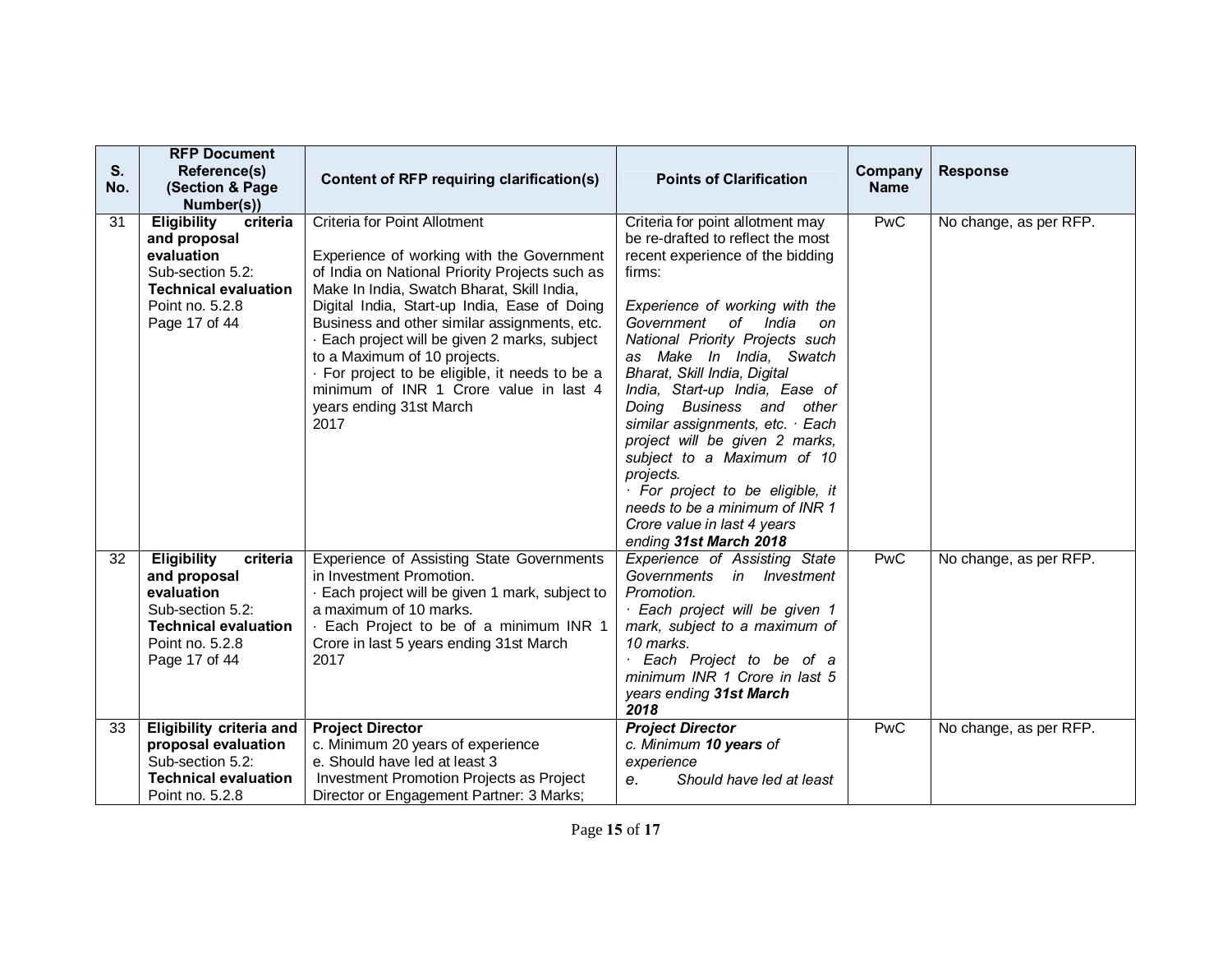| S.<br>No. | <b>RFP Document</b><br>Reference(s)<br>(Section & Page<br>Number(s))                                                                          | Content of RFP requiring clarification(s)                                                                                                                                                                                                                                                                                                                                                                                                                                                                                                                                                                                                                                                                                                                                                                                                                                                                                                                                                                                       | <b>Points of Clarification</b>                                                                                                                                                      | Company<br><b>Name</b> | <b>Response</b>        |
|-----------|-----------------------------------------------------------------------------------------------------------------------------------------------|---------------------------------------------------------------------------------------------------------------------------------------------------------------------------------------------------------------------------------------------------------------------------------------------------------------------------------------------------------------------------------------------------------------------------------------------------------------------------------------------------------------------------------------------------------------------------------------------------------------------------------------------------------------------------------------------------------------------------------------------------------------------------------------------------------------------------------------------------------------------------------------------------------------------------------------------------------------------------------------------------------------------------------|-------------------------------------------------------------------------------------------------------------------------------------------------------------------------------------|------------------------|------------------------|
|           | Page 17 of 44                                                                                                                                 | f. Should have experience of working with<br>Government of Assam: 2 Marks                                                                                                                                                                                                                                                                                                                                                                                                                                                                                                                                                                                                                                                                                                                                                                                                                                                                                                                                                       | 3 Investment Promotion Projects<br>as Project Director or<br><b>Engagement Partner: 3</b><br>Marks:<br>f. Should have experience of<br>working with Government of<br>Assam: 2 Marks |                        |                        |
| 34        | <b>Eligibility criteria and</b><br>proposal evaluation<br>Sub-section 5.2:<br><b>Technical evaluation</b><br>Point no. 5.2.8<br>Page 17 of 44 | <b>Project Manager</b><br>12 years or more of experience in relevant<br>field                                                                                                                                                                                                                                                                                                                                                                                                                                                                                                                                                                                                                                                                                                                                                                                                                                                                                                                                                   | <b>Project Manager</b><br>7 years or more of experience in<br>relevant field                                                                                                        | <b>PwC</b>             | No change, as per RFP. |
| 35        | Section 6: Instruction<br>to the bidders<br>Sub-section- 6.32                                                                                 | Conflict of Interest: The selected Bidder shall<br>not receive any remuneration in connection<br>with the assignment except as provided in<br>the Agreement. The team deployed by<br>Knowledge Partner shall not engage in<br>consulting activities that conflict with the<br>interest of the AIDC under this Agreement<br>and shall be excluded from downstream<br>supply of goods or construction of works or<br>purchase of any asset or provision of any<br>other service related to the assignment other<br>than a continuation of the Services under the<br>ongoing contract. The team engaged for this<br>assignment should not be deployed in similar<br>nature of assignment of any other state. It<br>should be the requirement of the assigned<br>works that the Knowledge Partner should<br>provide professional, objective and impartial<br>advice and at all times hold the AIDC's<br>interests paramount, and that in providing<br>advice they avoid conflicts with other<br>assignments and their own corporate | We request the Authority that the<br>condition as underlined may be<br>waived off for the Project<br>Directorqand Project Managerq<br>positions                                     | <b>PwC</b>             | No change, as per RFP. |